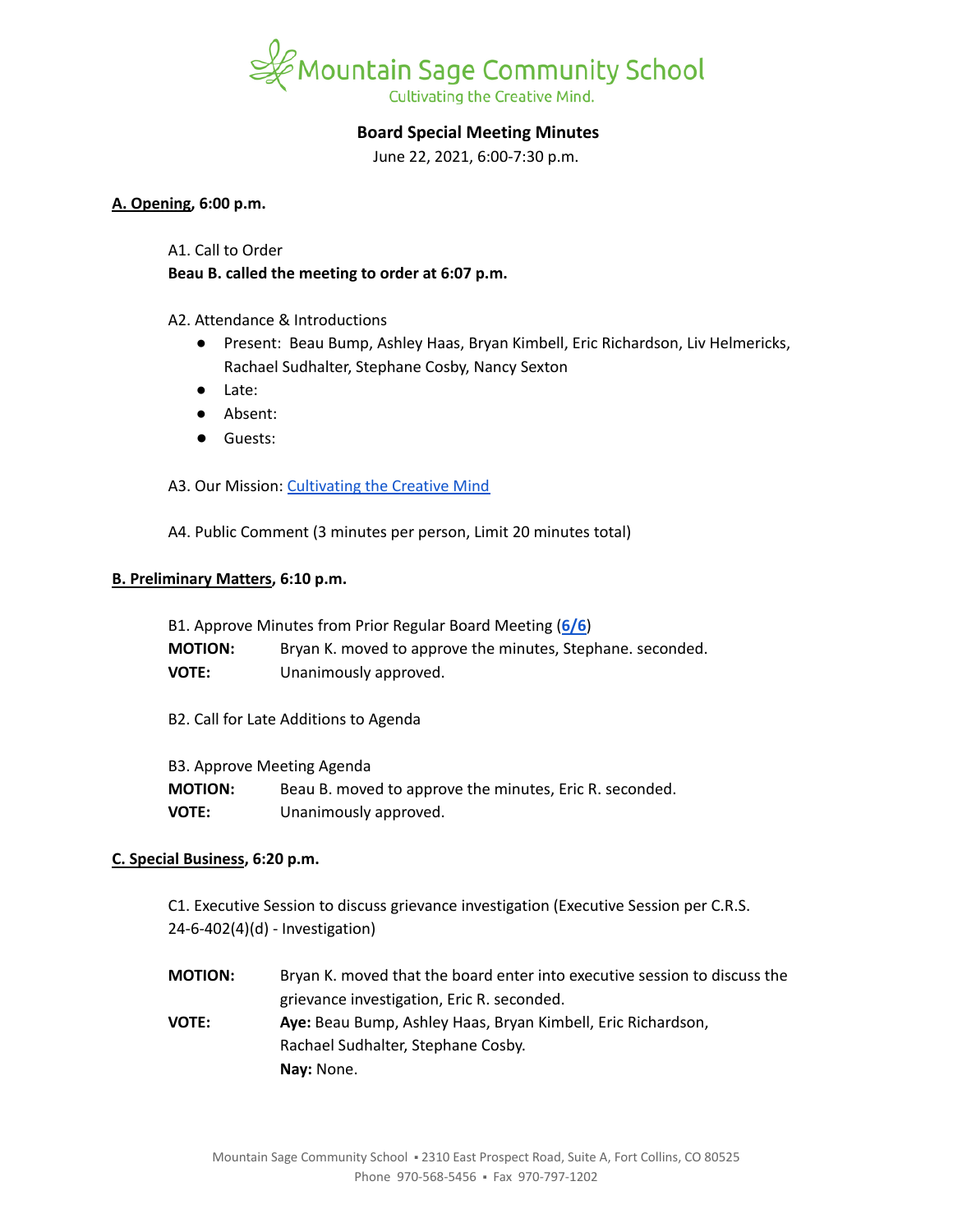

Entered into executive session at 6:37pm.

**MOTION:** Beau B. moved that the board adjourn the executive session discussing the grievance investigation, Bryan K. seconded. **VOTE:** Unanimously approved.

The meeting was adjourned at 6:31pm, the regular session resumed.

C2. Grievance Process Action

We received a grievance under our grievance process. A subcommittee of the Board investigated the grievance. The Board has reviewed the work of the subcommittee and will now decide to either accept or reject its recommendation. Because the matter is confidential we will not go into detail in the public session.

**MOTION:** Stephane C. moved that the board adopt the recommendation in the grievance report provided by the subcommittee, seconded by Ashley H. **VOTE:** Unanimously approved.

**AI**: Beau B. - Will follow up and provide the results of the grievance to the submitter.

C3. Executive Session to discuss School Director salary (Executive Session per C.R.S. 24-6-402(4)(f) - Personnel Matters)

**MOTION:** Rachel S. moved that the board enter into executive session to discuss the School Directors review and salary discussion, Bryan K. seconded. **VOTE: Aye:** Beau Bump, Ashley Haas, Bryan Kimbell, Eric Richardson, Rachael Sudhalter, Stephane Cosby. **Nay:** None.

Entered into executive session at 6:18pm.

**MOTION:** Bryan K. moved that the board exit the executive session regarding personnel matter of the School Director salary, seconded by Beau B. **VOTE:** Unanimously approved.

The Board exited the executive session at 7:35pm and resumed regular business session.

- C4. Director Salary and Budget Action
- **AI**: Beau B Signature will be required for 2021-22 agreement.